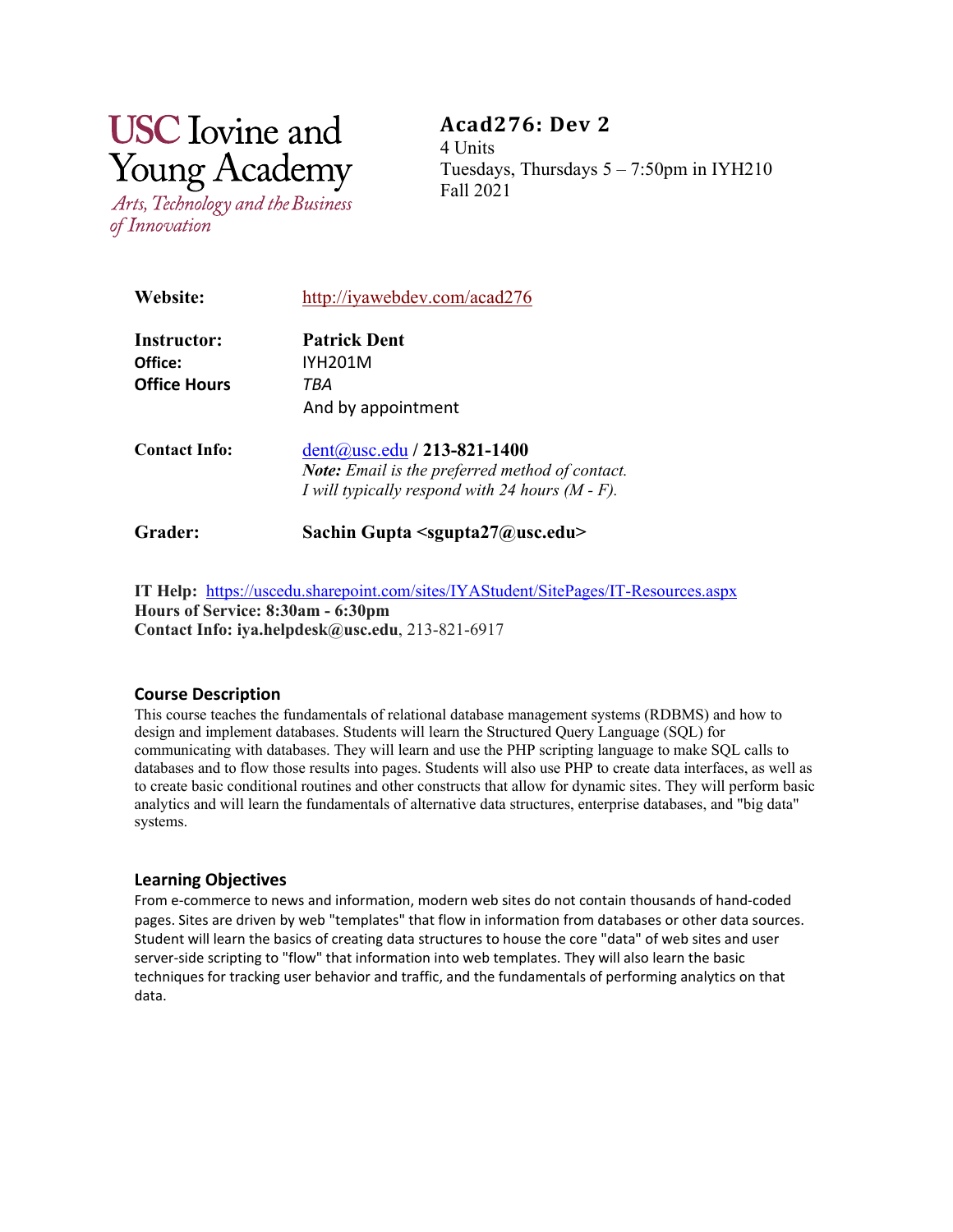# **Prerequisite:** Acad275

# **Required Textbook:** None

# **Grading Breakdown**

| <b>Assignment</b>          | 35%  |
|----------------------------|------|
| <b>Attendance and Labs</b> | 15%  |
| Examination                | 15%  |
| <b>Major Project</b>       | 35%  |
| <b>TOTAL</b>               | 100% |

## Grading Scale

The following shows the grading scale to be used to determine the letter grade.

| Α    | 100-94      |
|------|-------------|
| A-   | 94-90       |
| B+   | 90-87       |
| B    | 86-83       |
| B-   | 83-80       |
| $C+$ | 80-77       |
| C    | $77 - 73$   |
| $C-$ | 73-70       |
| D+   | 70-67       |
| D    | 67-64       |
| F    | 64 or below |

# **Major Project** [DRAFT]

*Students will work in groups to build a database-driven web site built in MySql and PHP. The site will feature a secured administrative back-end, track user behavior and traffic, and feature custom modules.* 

#### *Project Timeline:*

| Week 09 | Milestone 1 | User Research, Proposal, DB v1, Logos, Frontpage designs       |
|---------|-------------|----------------------------------------------------------------|
| Week 12 | Milestone 2 | Frontpage build, Search and Result pages, Design / Style Guide |
| Week 13 | Milestone 3 | User Testing Results                                           |
| Week 14 | Milestone 4 | Login, Admin, Majority of Site Pages                           |
| Week 16 | Final Build | Complete, Dynamic Site, Summary and Write Up                   |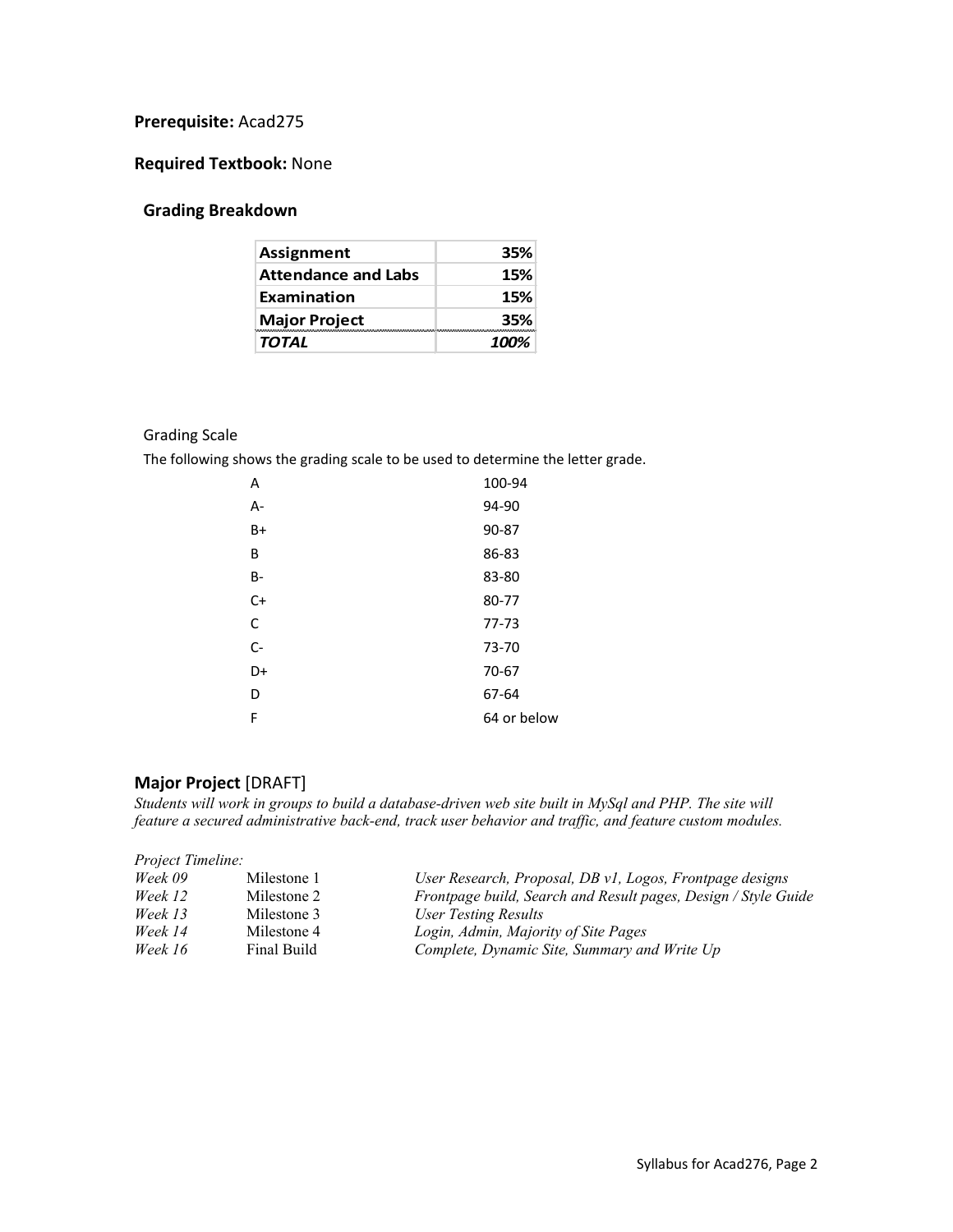## **Course Structure**

Students are expected to:

- Participate in lecture discussions and critiques
- Complete weekly lab assignments and projects
- Manage and complete individual class projects

Students are responsible for completing assignments and projects by stated deadlines. Most assignments will be uploaded by students to their USC Web space and linked from an assignment page.

## **Policies**

No make-up exams (except for documented medical or family emergencies).

Due dates and requirements for all Labs and Assignments will be posted on the course site. Students will "post" their work to their USC web space as defined on the course site.

It if the student's responsibility to post work by the due date following the defined class procedures, even if you miss class. Work turned in late will lose 10% credit per day and late work is not accepted after two weeks past the due date. To receive credit for late work you MUST email the grader that you posted a lab or assignment after the due date or you will not receive credit.

An attendance sheet will be circulated each lecture. You must sign in for lecture to receive lecture attendance credit.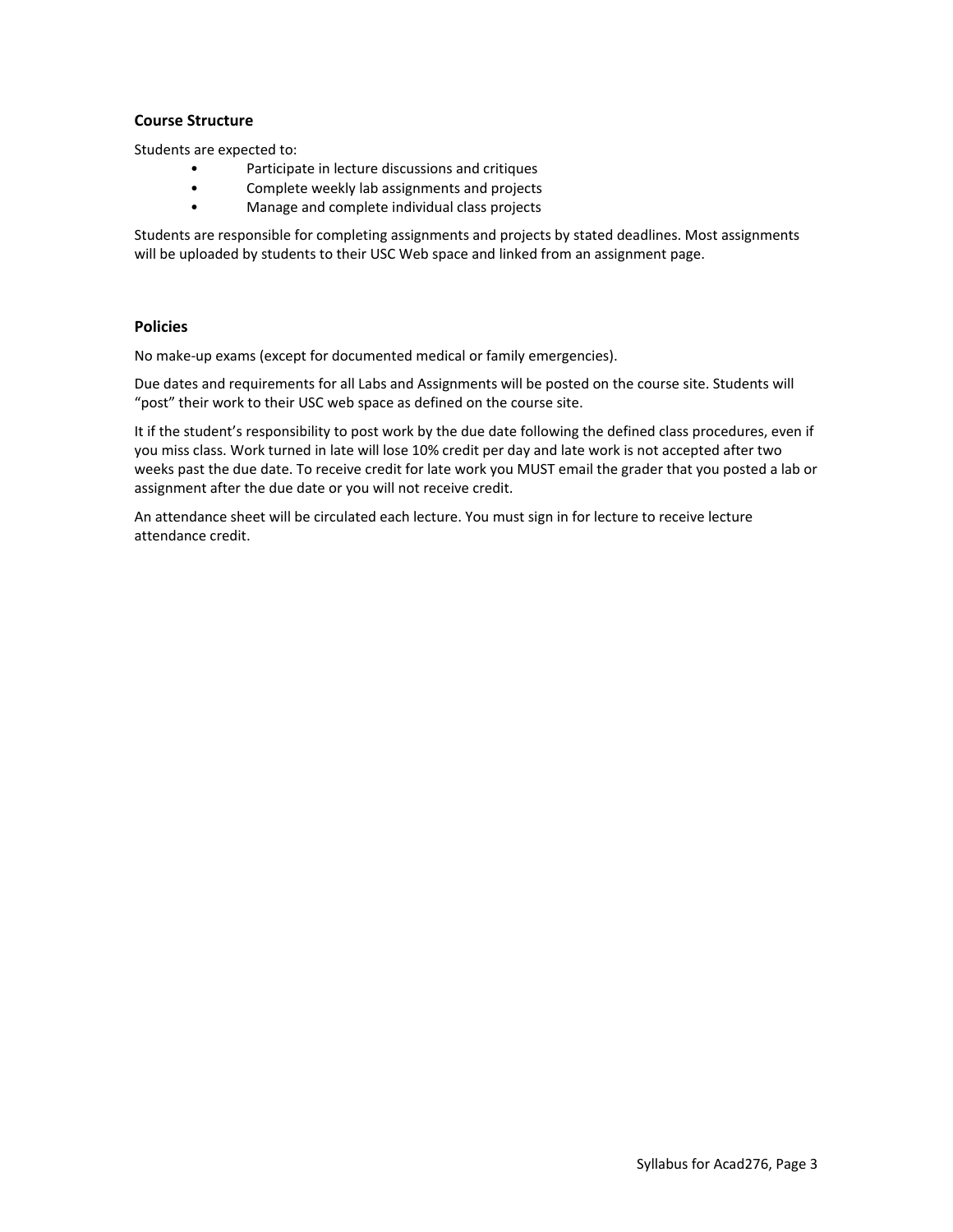# **Academy Attendance Policy**

The Academy maintains rigorous academic standards for its students and on-time attendance at all class meetings is expected.  Each student will be allowed two excused absences over the course of the semester for which no explanation is required. Students are admonished to not waste excused absences on noncritical issues, and to use them carefully for illness or other issues that may arise unexpectedly.  Except in the case of prolonged illness or other serious issue (see below), no additional absences will be excused. Each unexcused absence will result in the lowering of the final grade by ⅓ of a grade (e.g., an A will be lowered to A-, and A- will be lowered to a B+, etc.). In addition, being tardy to class will count as onethird of an absence. Three tardies will equal a full course absence.

Students remain responsible for any missed work from excused or unexcused absences.  Immediately following an absence, students should contact the instructor to obtain missed assignments or lecture notes and to confirm new deadlines or due dates.  Extensions or other accommodations are at the discretion of the instructor.

Automatically excused absences normally many not be used for quiz, exam or presentation days.  Using an excused absence for a quiz, exam or presentation, such as in the case of sudden illness or other emergency, is at the discretion of the instructor.

In the case of prolonged illness, family emergencies, or other unforeseen serious issues, the student should contact the instructor to arrange for accommodation. Accommodation may also be made for essential professional or career-related events or opportunities.  All accommodations remain at the discretion of the instructor, and appropriate documentation may be required.

# *Fall 2021 addendum:*

• Unless students provide an accommodation letter from USC's Office of Student Accessibility Services or a letter from IYA Student Services detailing visa or travel restrictions, attendance and active participation is expected in the classroom. Any student with such accommodations should submit their accommodation document to the instructor as soon as possible to discuss appropriate accommodations. Either classroom recordings or live remote access to the class via Zoom will be provided.

• Students who are experiencing illness should not attend class in person. Please inform the instructor in advance of any class sessions that you can't attend for medical reasons, and accommodations will be arranged to view recorded lectures and submit alternatives to any missed class participation. Students will not be penalized for not attending class in person under these circumstances.

• In the event that you find yourself experiencing COVID-19 related symptoms, in keeping with university recommendations, you should Stay home! This is the best way to prevent spreading COVID-19 as supported by scientific evidence; Please do not come to an in-person class if you are feeling ill, particularly if you are experiencing symptoms of COVID-19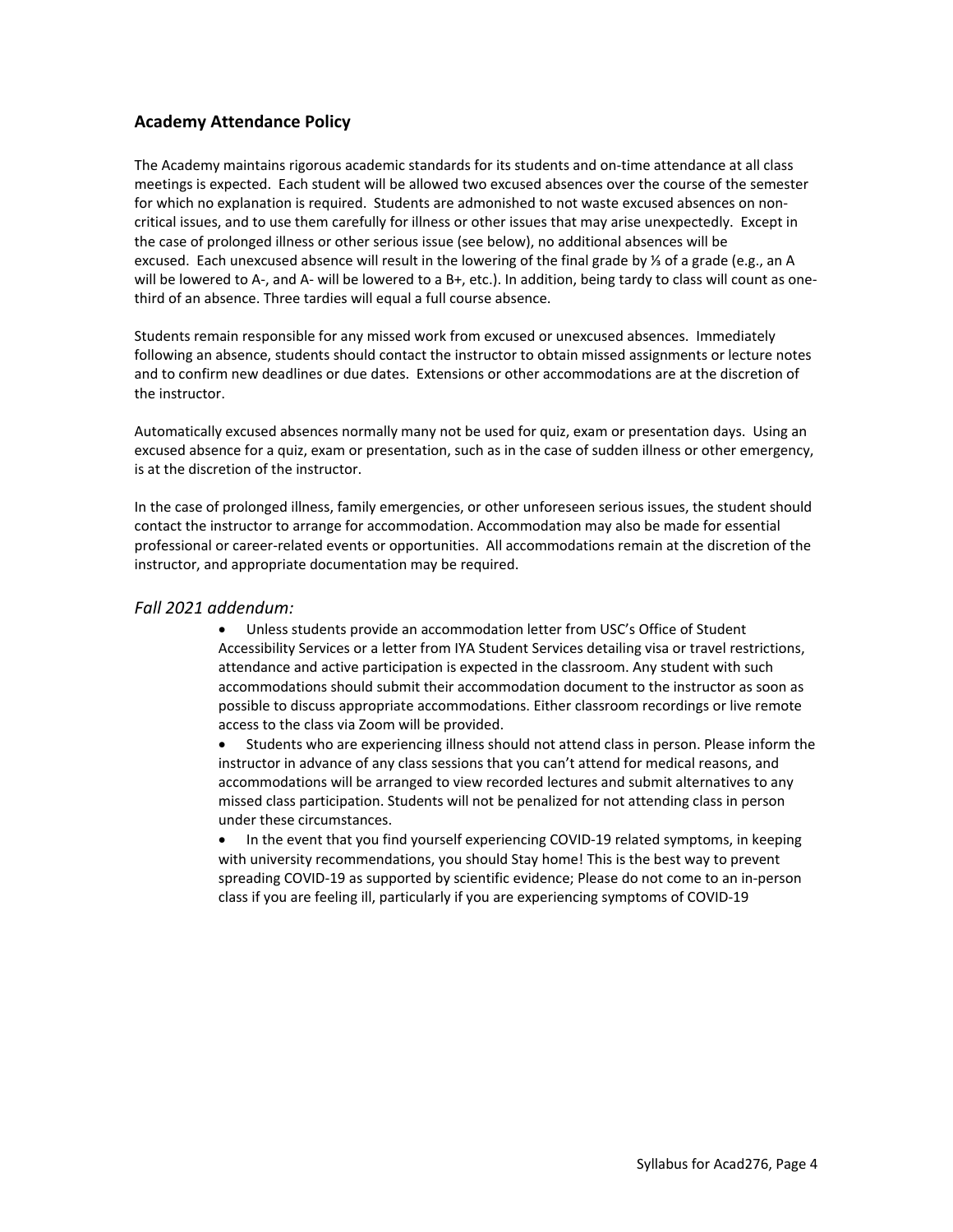# **HOW TO PURCHASE SOFTWARE AT THE DISCOUNTED ACADEMY RATE THROUGH THE USC BOOKSTORE:**

The following first year software are now available for purchase **online** through the USC Bookstore at the Academy discounted rate:

| <b>Software</b> | <b>IYA Short-Term License at USC Bookstore</b>      |
|-----------------|-----------------------------------------------------|
|                 | Adobe Creative Cloud \\$70 2021-2022 annual license |

- 1. Visit the USC Bookstore online: <https://www.uscbookstore.com/usciyasoftware>
- 2. Select the software license(s) you would like to purchase.
- 3. When you proceed to checkout, add the Promo Code "IYASoftware" (This will override the listed taxes).
- 4. For shipping, select FedEx Home Delivery (free).

5. Once you complete your online purchase, you will receive a confirmation email/receipt. *(Note that even if a shipping charge appears on your invoice, it will not be charged to your credit card. This relates to a known technical problem with the Bookstore's online store.)*

- 6. Upload your receipt [here](https://iovineyoung.wufoo.com/forms/shortterm-software-license-request-form/) to receive access to your purchased license.
- 7. You will be notified by email when the license has been activated

If you have any questions about this process, please do not hesitate to contact Academy IT Support at [iya.helpdesk@usc.edu](mailto:iya.helpdesk@usc.edu).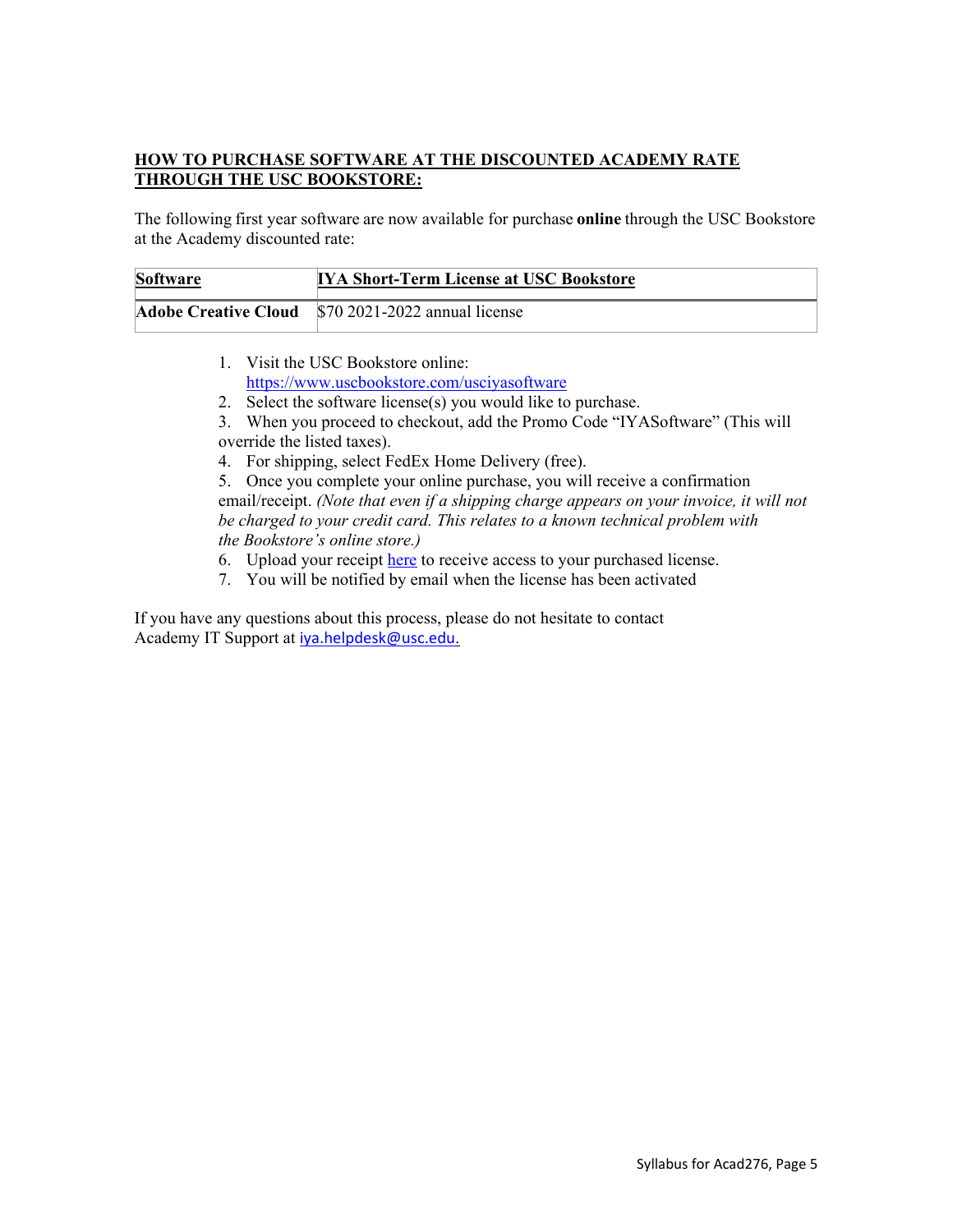# **Course Schedule: A Weekly Breakdown – EDITED to version 1.5**

| Week 1a | Aug 24   | Course introduction and overview.<br>Web server and content workflow.<br>Lab: Install mySql Workbench (due W1b)                                                                          |
|---------|----------|------------------------------------------------------------------------------------------------------------------------------------------------------------------------------------------|
| Week 1b | Aug $26$ | Database fundamentals, designing databases for web content,<br>major db platforms. MySQL, working with MySQL<br>Workbench.<br>Assignment: DB schema (due W2a)                            |
| Week 2a | Aug $31$ | Introduction to Structured Query Language (SQL).<br>Reading data with SELECT and WHERE. Views<br><b>Assignment:</b> SQL statements pt 1 (due W2b)                                        |
| Week 2b | Sept 02  | SQL Review. Inserting, updating and deleting records,<br>Reformatting data. Introduction to phpmyadmin.<br><b>Assignment:</b> RVS db schema. SQL statements pt 2 (due)<br>$W3a)$ .       |
| Week 3a | Sept 07  | Introduction to PHP and PHPStorm.<br>Introduction to PHP Scripting Language and basic tags<br>Lab: Assignment Web page (due W3b)<br><b>Assignment:</b> Class schedule database (due W3b) |
| Week 3b | Sept 09  | PHP, MySQL (mysqli). Populating pages with db content.<br>Looping through queries.<br><b>Assignment:</b> Search and Result pages (due 4a)                                                |
| Week 4a | Sept 14  | Php conditional statements. Populating select menus.<br><b>Assignment:</b> Search, Result pages v2 (due 4b)                                                                              |
| Week 4b | Sept 16  | Review php "if", dynamic menus. Creating "insert" forms.<br>Lab: Db backup/export.<br>Assignment: Add, Insert pages (due 5a)                                                             |
| Week 5a | Sept 21  | Drill-down workflow 1: Search, Results, Details<br>Lab: Search, result, details pages (due 5b)<br>Assignment: Project proposal, db sketch and pitch videos<br>(due 6a)                   |
| Week 5b | Sept 23  | Drill-down workflow 2: Results, Edit, Delete<br><b>Assignment:</b> Edit/update pages. (due 6a)                                                                                           |
| Week 6a | Sept 28  | Review drill-down, form objects.<br>Exam preparation.                                                                                                                                    |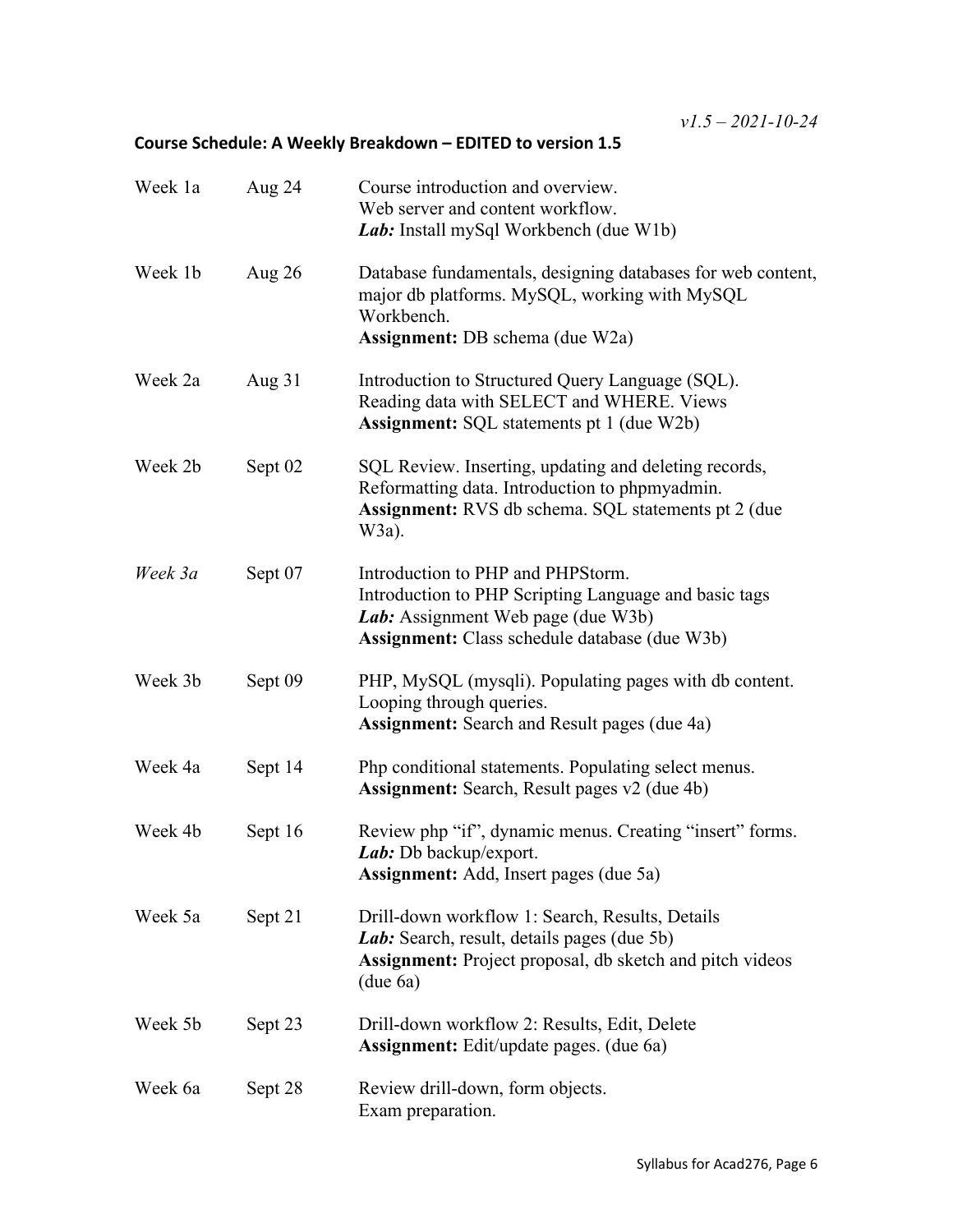| Week 6b  | Sept 30       | Group project pitches and discussions.                                                                                                                                                                                                             |
|----------|---------------|----------------------------------------------------------------------------------------------------------------------------------------------------------------------------------------------------------------------------------------------------|
| Week 7a  | Oct 05        | <b>PHP</b> and SQL Examination                                                                                                                                                                                                                     |
| Week 7b  | Oct 07        | Deconstructing project databases.<br><b>Project:</b> M1: User Research, Proposal, Db, Logos (due 9b)                                                                                                                                               |
| Week 8a  | Oct 12        | Setting, enforcing foreign key constraints.<br>Deconstructing project databases.<br>Assignment: Group production schedule/gantt (due 9a)                                                                                                           |
| Week 8b  | Oct 14        | <b>Fall Recess</b>                                                                                                                                                                                                                                 |
| Week 9a  | Oct 19        | Class cancelled                                                                                                                                                                                                                                    |
| Week 9b  | Oct 21        | Overview of Tech Courses beyond Acad276<br>Project: M2: Fronts, search/results, styleguide<br>(due 12a)<br><b>Assignment:</b> Group design comps, critique prep (due 10a)                                                                          |
| Week 10a | Oct 26        | M1 Design Feedback session                                                                                                                                                                                                                         |
| Week 10b | Oct 28        | Source control, github and phpstorm integration.<br>Creating emails with php.<br><i>Lab</i> : Create "Email search results" functionality (due 11a)                                                                                                |
| Week 11a | Nov $02$      | Images in databases. File uploads with php.<br><b>Assignment:</b> Add images to class schedule (due 12a)                                                                                                                                           |
| Week 11b | Nov $04$      | Aggregate SQL Paginated results.<br>Group Working Session                                                                                                                                                                                          |
| Week 12a | <b>Nov 09</b> | User Testing, HCD.<br>Php includes, sessions, client variables.<br>Login routines.<br>Lab: Php log-in, security sandbox (due W13a).<br><b>Project:</b> M3: User Testing (due W13a)<br><b>Project:</b> M4: Login, admin, most of site<br>(due W14a) |
| Week 12b | Nov 11        | Calling APIS<br>Comm, Design Critiques                                                                                                                                                                                                             |
| Week 13a | Nov $16$      | Revisiting Javascript in data. JSON and UX.<br>Transferring data from php queries into JS constructs.                                                                                                                                              |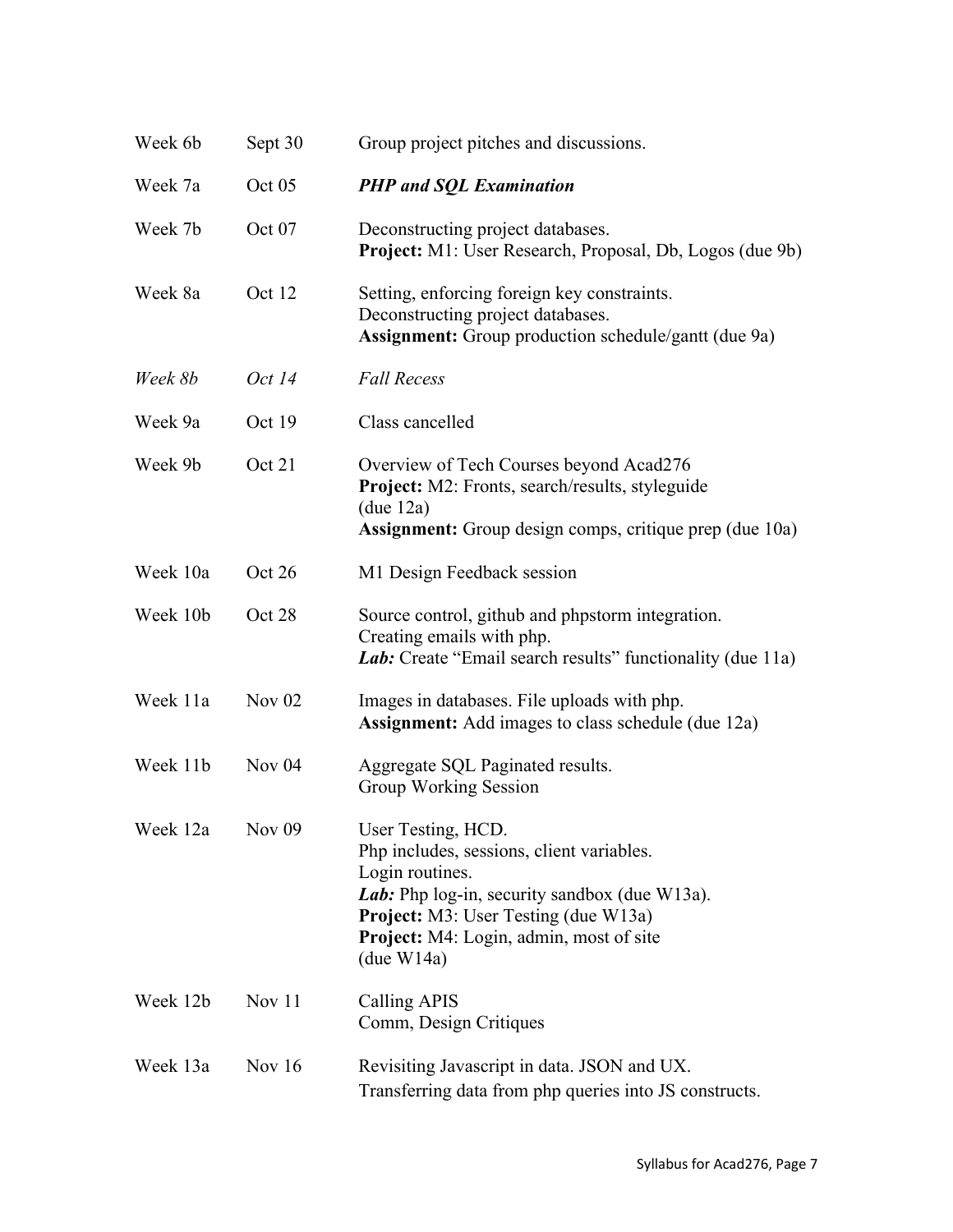| Week 13b | Nov $18$ | Intermediate data topics, analytics, machine learning.                                                                                        |
|----------|----------|-----------------------------------------------------------------------------------------------------------------------------------------------|
| Week 14a | Nov $23$ | Php frameworks.<br>Introduction to Security issues.<br><b>Project:</b> M5: Final build (due 12/3)                                             |
| Week 14b | $Nov$ 25 | <b>Thanksgiving Break</b>                                                                                                                     |
| Week 15a | Nov $30$ | Unintended Consequences workshop.<br>Insights into cloud and Devops. Enterprise db concepts<br>such as transactions and locking. Sub-queries. |
| Week 15b | Dec 02   | Beyond Dev2: server-side technologies, hosting, CMS<br>Next-generation development<br><i>Special Topics</i>                                   |
|          | Dec 03   | Group Website Final Build due 11:59pm                                                                                                         |
|          | Dec 09   | <b>Final Presentations of Group Projects</b>                                                                                                  |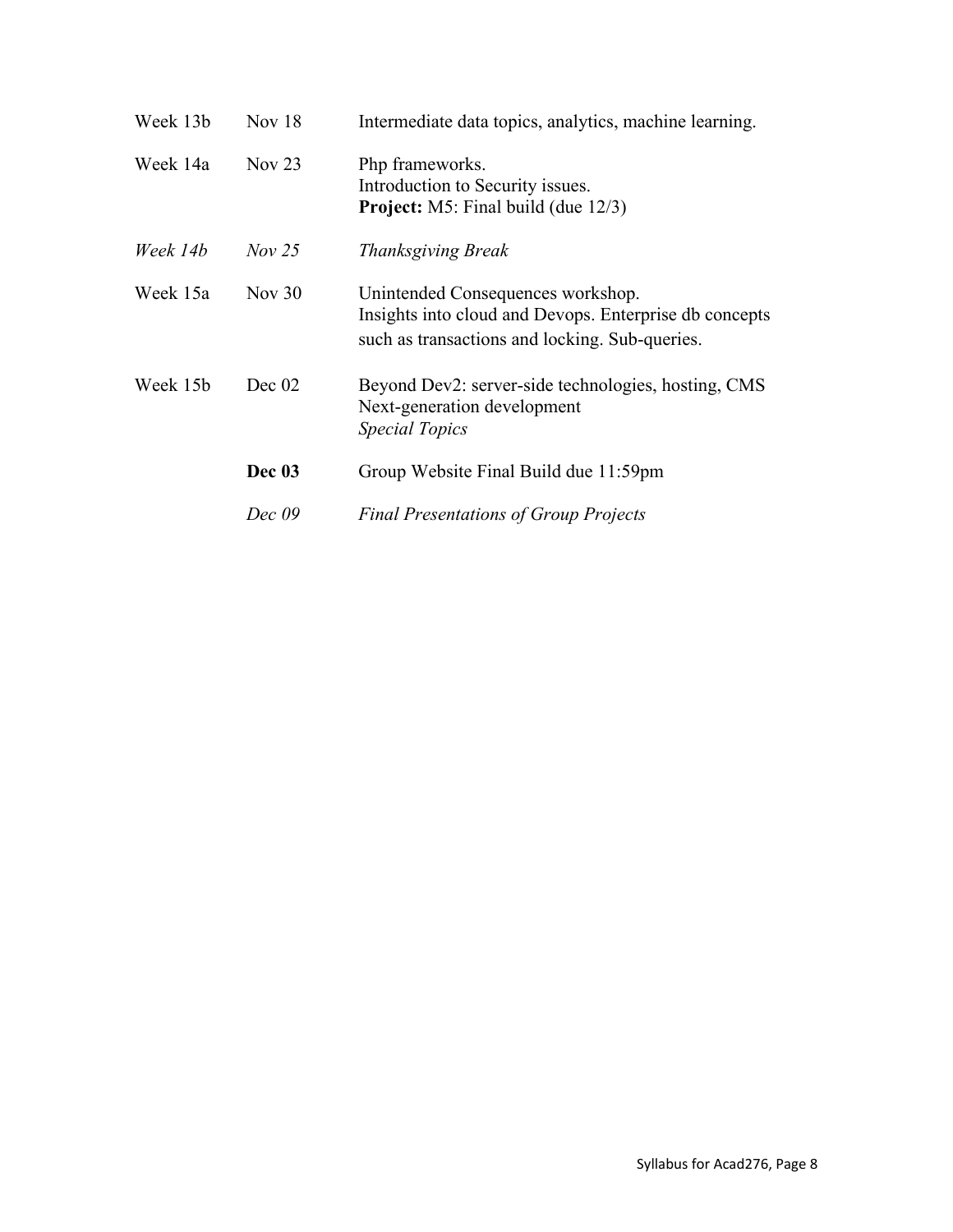*Possible* Special Topics*:*

Data Visualization (GL)

*Caching*

*Additional intermediate PHP Functions*

*Laravel PHP Framework*

*Advanced Joins*

*Query Performance Optimization*

*Business Intelligence Systems Part 1: Big data, data warehousing,*

*Business Intelligence Systems Part 2: business reporting, data mining*

*Analytics Special Topics*

*Quality Assurance processes and phases*

*The Web development industry*

*Industry Event or Tour*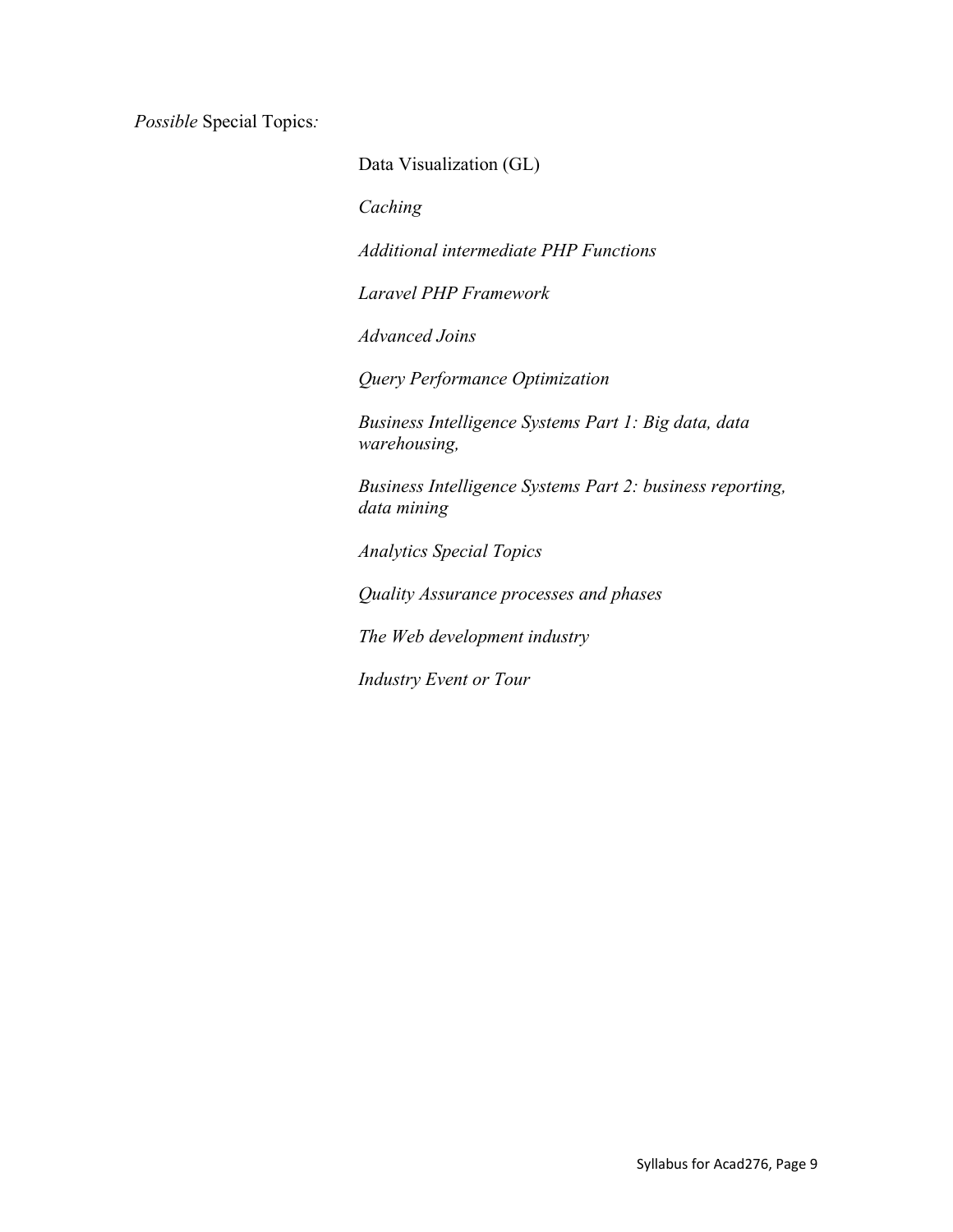# **Statement on Academic Conduct and Support Systems**

#### **Academic Conduct:**

Plagiarism – presenting someone else's ideas as your own, either verbatim or recast in your own words – is a serious academic offense with serious consequences. Please familiarize yourself with the discussion of plagiarism in SCampus in Part B, Section 11, "Behavior Violating University Standards" [policy.usc.edu/scampus-part-b.](https://policy.usc.edu/scampus-part-b/) Other forms of academic dishonesty are equally unacceptable. See additional information in SCampus and university policies on scientific misconduct[, policy.usc.edu/scientific](http://policy.usc.edu/scientific-misconduct)[misconduct.](http://policy.usc.edu/scientific-misconduct)

## **Support Systems:**

*Student Health Counseling Services - (213) 740-7711 – 24/7 on call* [engemannshc.usc.edu/counseling](https://engemannshc.usc.edu/counseling/)

Free and confidential mental health treatment for students, including short-term psychotherapy, group counseling, stress fitness workshops, and crisis intervention.

*National Suicide Prevention Lifeline - 1 (800) 273-8255 – 24/7 on call* [suicidepreventionlifeline.org](http://www.suicidepreventionlifeline.org/)

Free and confidential emotional support to people in suicidal crisis or emotional distress 24 hours a day, 7 days a week.

*Relationship and Sexual Violence Prevention Services (RSVP)* 

213-740-9355 (WELL

<https://studenthealth.usc.edu/sexual-assault/>

Free and confidential therapy services, workshops, and training for situations related to gender-based harm.

Relationship and Sexual Violence Prevention and Services provides immediate therapy services for situations related to gender- and power-based harm (e.g., sexual assault, domestic violence, stalking). (wording from the site[\)](https://engemannshc.usc.edu/rsvp/)

## *Office of Equity and Diversity (OED) | Title IX - (213) 740-5086* [equity.usc.edu,](https://equity.usc.edu/) [titleix.usc.edu](http://titleix.usc.edu/)

Information about how to get help or help a survivor of harassment or discrimination, rights of protected classes, reporting options, and additional resources for students, faculty, staff, visitors, and applicants. The university prohibits discrimination or harassment based on the following protected characteristics: race, color, national origin, ancestry, religion, sex, gender, gender identity, gender expression, sexual orientation, age, physical disability, medical condition, mental disability, marital status, pregnancy, veteran status, genetic information, and any other characteristic which may be specified in applicable laws and governmental regulations.

## *USC Policy Reporting to Title IX (213) 740-5086*

<https://policy.usc.edu/reporting-to-title-ix-student-misconduct/>

The university encourages individuals to report prohibited conduct to the *Title IX Office*. Individuals can report to the university *Title IX Coordinator* in the *Office of Equity and Diversity[.](http://sarc.usc.edu/)*

#### *Bias Assessment Response and Support - (213) 740-2421*

[studentaffairs.usc.edu/bias-assessment-response-support](https://studentaffairs.usc.edu/bias-assessment-response-support/)

Avenue to report incidents of bias, hate crimes, and microaggressions for appropriate investigation and response[.](https://studentaffairs.usc.edu/bias-assessment-response-support/)